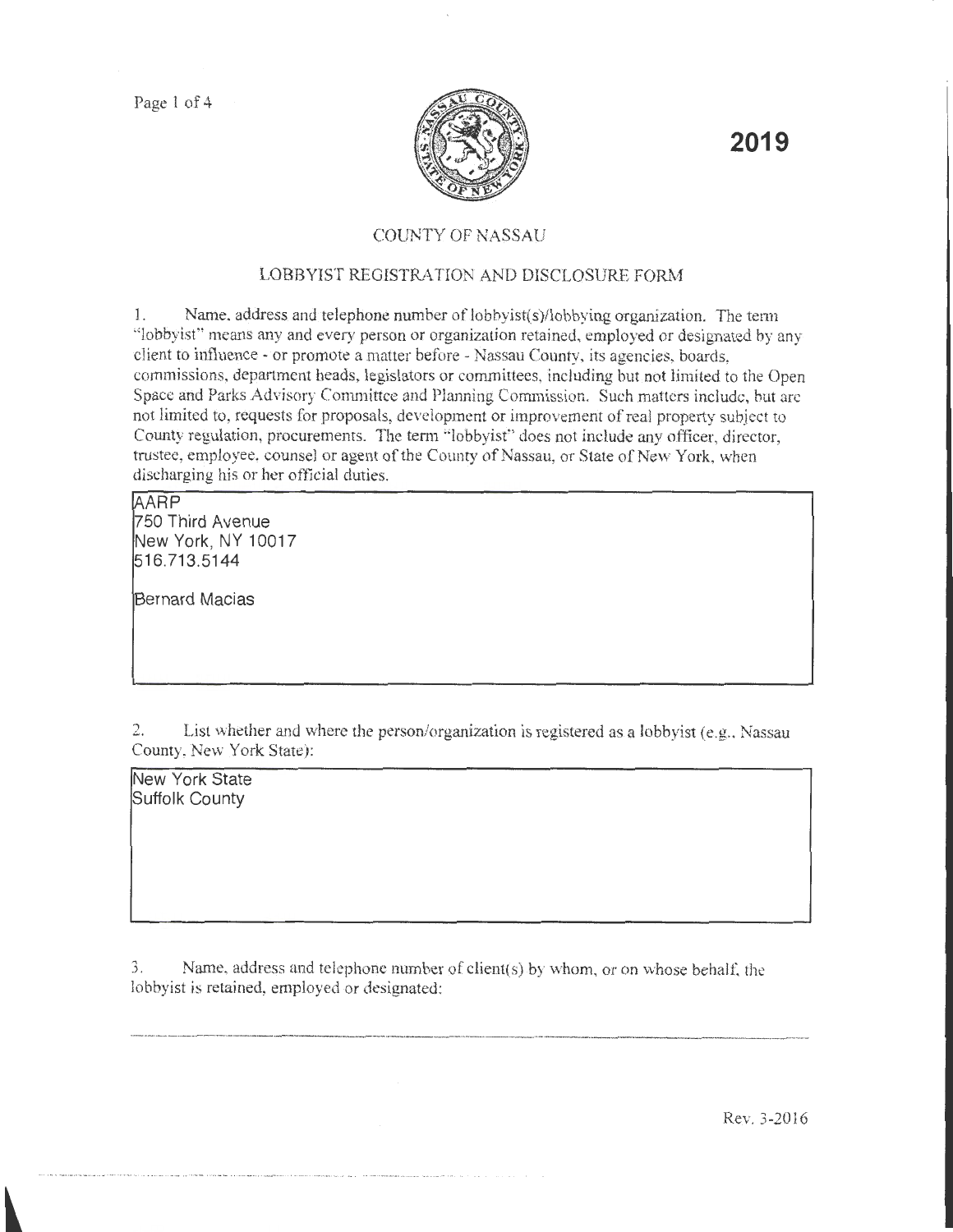Page 2 of 4

AARP 750 Third Avenue New York, NY 10017 516.716.5144

4. Describe lobbying activity conducted, or to be conducted, in Nassau County, and identify dient(s) for each activity listed. See page 4 for a complete description of lobbying activities.

Age Friendly (Housing and Transportation) Racial and ethnic disparities

5. The name of persons, organizations or governmental entities before whom the lobbyist expects to lobby:

Nassau County Executive Nassau County Legislature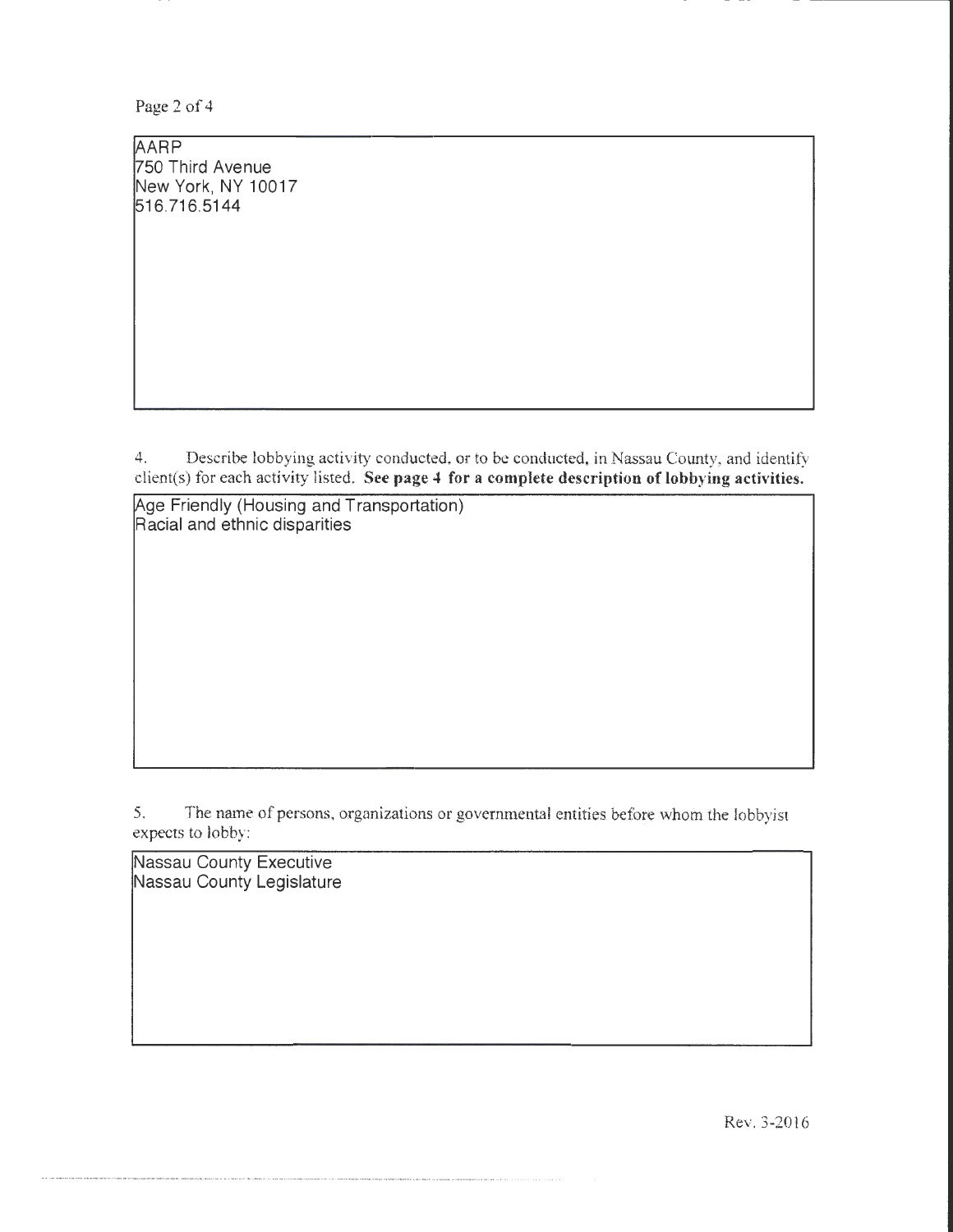### Page 3 of 4

6. If such lobbyist is retained or employed pursuant to a written agreement of retainer or employment, you must attach a copy of such document; and if agreement of retainer or employment is oral, attach a written statement of the substance thereof. If the written agreement of retainer or employment does not contain a signed authorization from the client by whom you have been authorized to lobby, separately attach such a written authorization from the client.

7. Within the previous year, has the lobbyist/lobbying organization or any of its corporate officers provided campaign contributions pursuant to the New York State Election Law to the campaign committees of any of the following Nassau County elected officials or to the campaign committees of any candidates for any of the following Nassau County elected offices: the County Executive, the County Clerk, the Comptroller, the District Attorney, or any County Legislator? If yes, to what campaign committee? If none, you must so state:

| none |  |
|------|--|
|      |  |
|      |  |
|      |  |
|      |  |
|      |  |
|      |  |
|      |  |
|      |  |

I understand that copies of this form will be sent to the Nassau County Department of Information Technology ("IT') to be posted on the County's website.

I also understand that upon termination of retainer, employment or designation I must give written notice to the County Attorney within thirty (30) days of termination.

VERIFICATION: The undersigned affirms and so swears that he/she has read and understood the foregoing statements and they are, to his/her knowledge, tme and accurate.

The undersigned further certifies and affirms that the contribution(s) to the campaign committees listed above were made freely and without duress, threat or any promise of a governmental benefit or in exchange for any benefit or remuneration.

Dated:  $|2| 9|$   $\gamma$  signed:  $\sqrt{5}(\kappa)$ 

Print Name: **Beth Finkel** Title: **State Director**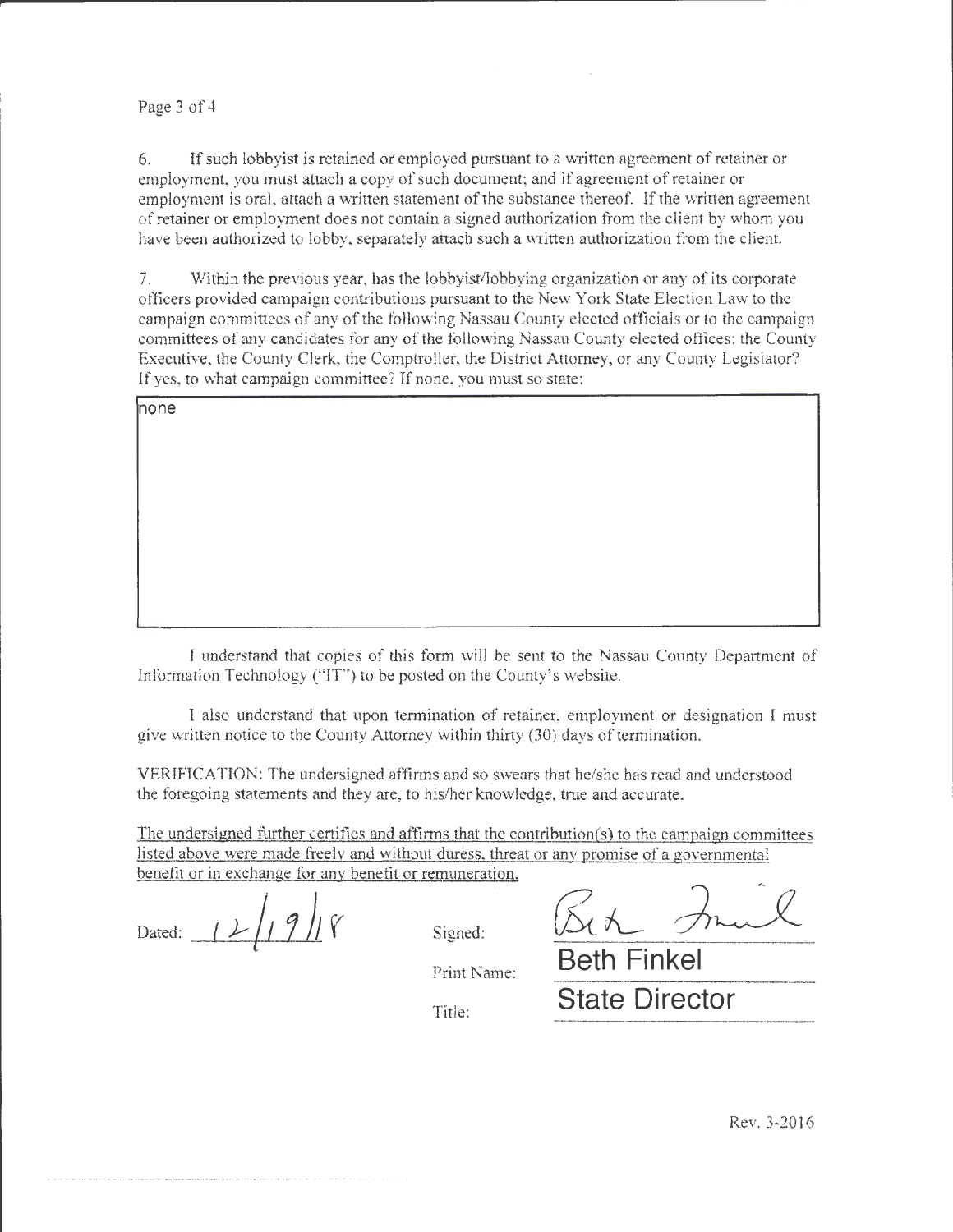#### Page 4 of 4

**The term lobbving shall mean any attempt to intluencc:** any determination made by the Nassau County Legislature, or any member thereof, with respect to the introduction, passage. defeat, or substance of any local legislation or resolution; any determination by the County Executive to support, oppose, approve or disapprove any local legislation or resolution, whether or not such legislation bas been introduced in the County Legislature; any determination by an elected Cotmty official or an ofticer or employee of the County vvith respect to the procurement of goods, services or construction, including the preparation of contract specifications, including by not limited to the preparation of requests for proposals, or solicitation, award or administration of a contract or \Vith respect to the solicitation, award or administration of a grant, loan, or agreement involving the disbursement of public monies; any determination made by the County Executive, County Legislature, or by the County of Nassau, its agencies, boards, commissions, department heads or committees, including but not limited to the Open Space and Parks Advisory Committee. the Planning Commission, with respect to the zoning. use, development or improvement of real property subject to County regulation, or any agencies, boards, commissions, department heads or committees with respect to requests for proposals, bidding, procurement or contracting for services for the County; any determination made by an elected county official or an officer or employee of the county with respect to the terms of the acquisition or disposition by the county of any interest in real property, with respect to a license or permit for the use of real property of or by the county, or with respect to a franchise. concession or revocable consent; the proposal, adoption, amendment or rejection by an agency of any rule having the force and effect of law; the decision to hold, timing or outcome of any rate making proceeding before an agency; the agenda or any determination of a board or commission; any detennination regarding the calendaring or scope of any legislature oversight hearing; the issuance. repeal, modification or substance of a County Executive Order; or any determination made by an elected county official or an officer or employee of the county to support or oppose any state or federal legislation, rule or regulation, including any determination made to support or oppose that is contingent on any amendment of such legislation, rule or regulation, whether or not such legislation has been fotmally introduced and whether or not such rule or regulation has been formally proposed.

**The term "lobbying" or "lobbying activities" does not include:** Persons engaged in drafting legislation, rules, regulations or rates; persons advising clients and rendering opinions on proposed legislation, rules, regulations or rates, where such professional services are not otherwise connected with legislative or executive action on such legislation or administrative action on such rules, regulations or rates; newspapers and other periodicals and radio and television stations and owners and employees thereof, provided that their activities in connection with proposed legislation, rules, regulations or rates are limited to the publication or broadcast of news items, editorials or other comment, or paid advertisements; persons who participate as witnesses, attorneys or other representatives in public rule-making or rate-making proceedings of a County agency, with respect to all participation by such persons which is part of the public record thereof and all preparation by such persons for such participation; persons who attempt to inf1uence a County agency in an adjudicatory proceeding, as defined by§ 102 of the New York State Administrative Procedure Act.